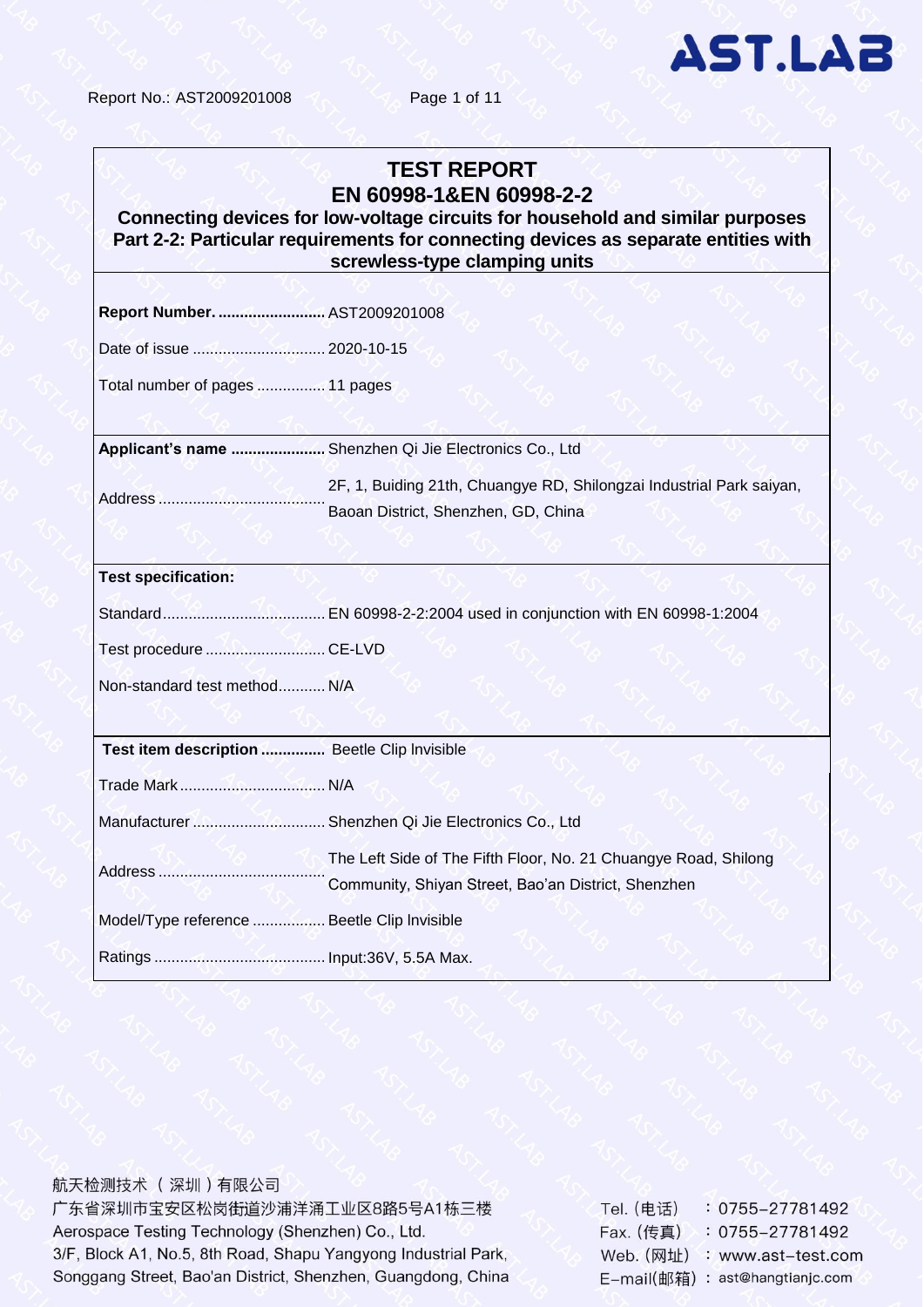Report No.: AST2009201008 Page 2 of 11

| ⊠ | <b>Testing Laboratory:</b>         | AST Testing Services (Shenzhen) Co., Ltd.        |                                                           |
|---|------------------------------------|--------------------------------------------------|-----------------------------------------------------------|
|   | Testing location/ address          | Park, Songgang Street, Bao'an District, Shenzhen | 3/F, Block A1, No. 5, 8th Road, Shapu Yangyong Industrial |
|   | <b>Associated CB Laboratory:</b>   |                                                  |                                                           |
|   |                                    |                                                  |                                                           |
|   | Tested by (name + signature):      | Kevin Yang                                       |                                                           |
|   | Reviewed by (name + signature)  :  | Ron Long                                         |                                                           |
|   | Approved by (name + signature)  :  | <b>Taoist Wang</b>                               | <i><b>Pproved</b></i>                                     |
|   | <b>Testing procedure: TMP</b>      | N/A                                              |                                                           |
|   | Testing location/ address          |                                                  |                                                           |
|   | Tested by (name + signature):      |                                                  |                                                           |
|   | Approved by (name + signature)  :  |                                                  |                                                           |
|   | <b>Testing procedure: WMT</b>      | N/A                                              |                                                           |
|   | Testing location/ address          |                                                  |                                                           |
|   | Tested by (name + signature)       |                                                  |                                                           |
|   | Witnessed by (name + signature)  : |                                                  |                                                           |
|   | Approved by (name + signature)  :  |                                                  |                                                           |
|   | <b>Testing procedure: SMT</b>      | N/A                                              |                                                           |
|   | Testing location/ address          |                                                  |                                                           |
|   | Tested by (name + signature)       |                                                  |                                                           |
|   | Approved by (name + signature)  :  |                                                  |                                                           |
|   | Supervised by (name + signature) : |                                                  |                                                           |
|   | <b>Testing procedure: RMT</b>      | N/A                                              |                                                           |
|   | Testing location/ address          |                                                  |                                                           |
|   | Tested by (name + signature):      |                                                  |                                                           |
|   | Approved by (name + signature)  :  |                                                  |                                                           |
|   | Supervised by (name + signature):  |                                                  |                                                           |

航天检测技术 (深圳)有限公司

广东省深圳市宝安区松岗街道沙浦洋涌工业区8路5号A1栋三楼 Aerospace Testing Technology (Shenzhen) Co., Ltd. 3/F, Block A1, No.5, 8th Road, Shapu Yangyong Industrial Park, Songgang Street, Bao'an District, Shenzhen, Guangdong, China Tel. (电话)  $: 0755 - 27781492$  $: 0755 - 27781492$ Fax. (传真) Web. (网址) : www.ast-test.com E-mail(邮箱): ast@hangtianjc.com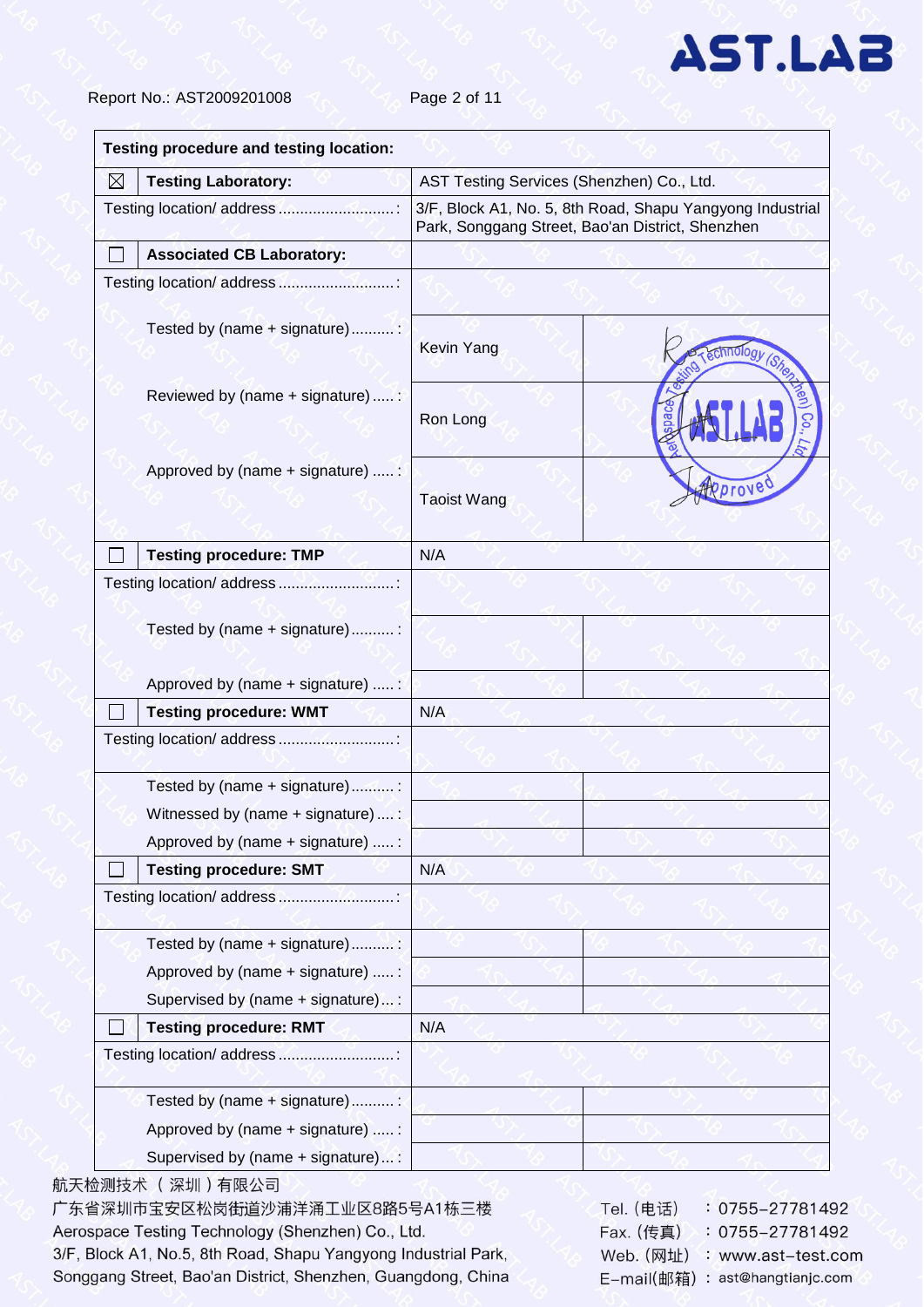

Report No.: AST2009201008 Page 3 of 11

| Possible test case verdicts:                                                                                                                                                                                                                                                                                                                                                                                                                                                                                                                       |                                                                                |                            |                                                                                                   |
|----------------------------------------------------------------------------------------------------------------------------------------------------------------------------------------------------------------------------------------------------------------------------------------------------------------------------------------------------------------------------------------------------------------------------------------------------------------------------------------------------------------------------------------------------|--------------------------------------------------------------------------------|----------------------------|---------------------------------------------------------------------------------------------------|
|                                                                                                                                                                                                                                                                                                                                                                                                                                                                                                                                                    |                                                                                |                            |                                                                                                   |
|                                                                                                                                                                                                                                                                                                                                                                                                                                                                                                                                                    |                                                                                |                            |                                                                                                   |
|                                                                                                                                                                                                                                                                                                                                                                                                                                                                                                                                                    |                                                                                |                            |                                                                                                   |
|                                                                                                                                                                                                                                                                                                                                                                                                                                                                                                                                                    |                                                                                |                            |                                                                                                   |
|                                                                                                                                                                                                                                                                                                                                                                                                                                                                                                                                                    |                                                                                |                            |                                                                                                   |
|                                                                                                                                                                                                                                                                                                                                                                                                                                                                                                                                                    |                                                                                |                            |                                                                                                   |
| <b>General remarks:</b>                                                                                                                                                                                                                                                                                                                                                                                                                                                                                                                            |                                                                                |                            |                                                                                                   |
| The test results presented in this report relate only to the object tested.<br>This report shall not be reproduced, except in full, without the written approval of the Issuing testing<br>laboratory.<br>"(see Enclosure #)" refers to additional information appended to the report.<br>"(see appended table)" refers to a table appended to the report.<br>Clause numbers between brackets refer to clauses in EN 60998-2-2:2004&EN 60998-1:2004<br>Throughout this report a $\Box$ comma / $\boxtimes$ point is used as the decimal separator. |                                                                                |                            |                                                                                                   |
| Determination of the test result includes consideration of measurement uncertainty from the test equipment<br>and methods.                                                                                                                                                                                                                                                                                                                                                                                                                         |                                                                                |                            |                                                                                                   |
| Manufacturer's Declaration per sub-clause 6.2.5 of IECEE 02:                                                                                                                                                                                                                                                                                                                                                                                                                                                                                       |                                                                                |                            |                                                                                                   |
| includes more than one factory location and a<br>declaration from the Manufacturer stating that the<br>sample(s) submitted for evaluation is (are)<br>representative of the products from each factory has<br>been provided memorian memorian memorian :                                                                                                                                                                                                                                                                                           |                                                                                | $\boxtimes$ Not applicable |                                                                                                   |
| When differences exist; they shall be identified in the General product information section.                                                                                                                                                                                                                                                                                                                                                                                                                                                       |                                                                                |                            |                                                                                                   |
| Name and address of factory (ies)  Shenzhen Qi Jie Electronics Co., Ltd.                                                                                                                                                                                                                                                                                                                                                                                                                                                                           |                                                                                | GD, China                  | 2F, 1, Buiding 21th, Chuangye RD, Shilongzai<br>Industrial Park saiyan, Baoan District, Shenzhen, |
| <b>General product information:</b>                                                                                                                                                                                                                                                                                                                                                                                                                                                                                                                |                                                                                |                            |                                                                                                   |
| Operating ambient temperature: -20 °C $\sim$ 50 °C.                                                                                                                                                                                                                                                                                                                                                                                                                                                                                                |                                                                                |                            |                                                                                                   |
| Copy of marking plate:                                                                                                                                                                                                                                                                                                                                                                                                                                                                                                                             |                                                                                |                            |                                                                                                   |
|                                                                                                                                                                                                                                                                                                                                                                                                                                                                                                                                                    | Beetle Clip Invisible<br>Model: Beetle Clip Invisible<br>Input: 36V, 5.5A Max. |                            |                                                                                                   |
|                                                                                                                                                                                                                                                                                                                                                                                                                                                                                                                                                    | Shenzhen Qi Jie Electronics Co., Ltd.                                          |                            |                                                                                                   |
|                                                                                                                                                                                                                                                                                                                                                                                                                                                                                                                                                    | Made in China                                                                  |                            |                                                                                                   |

#### 航天检测技术 (深圳)有限公司

广东省深圳市宝安区松岗街道沙浦洋涌工业区8路5号A1栋三楼 Aerospace Testing Technology (Shenzhen) Co., Ltd. 3/F, Block A1, No.5, 8th Road, Shapu Yangyong Industrial Park, Songgang Street, Bao'an District, Shenzhen, Guangdong, China

| Tel. (电话)  | $: 0755 - 27781492$  |
|------------|----------------------|
| Fax. (传真)  | 0755-27781492        |
| Web. (网址)  | : www.ast-test.com   |
| E-mail(邮箱) | : ast@hangtianjc.com |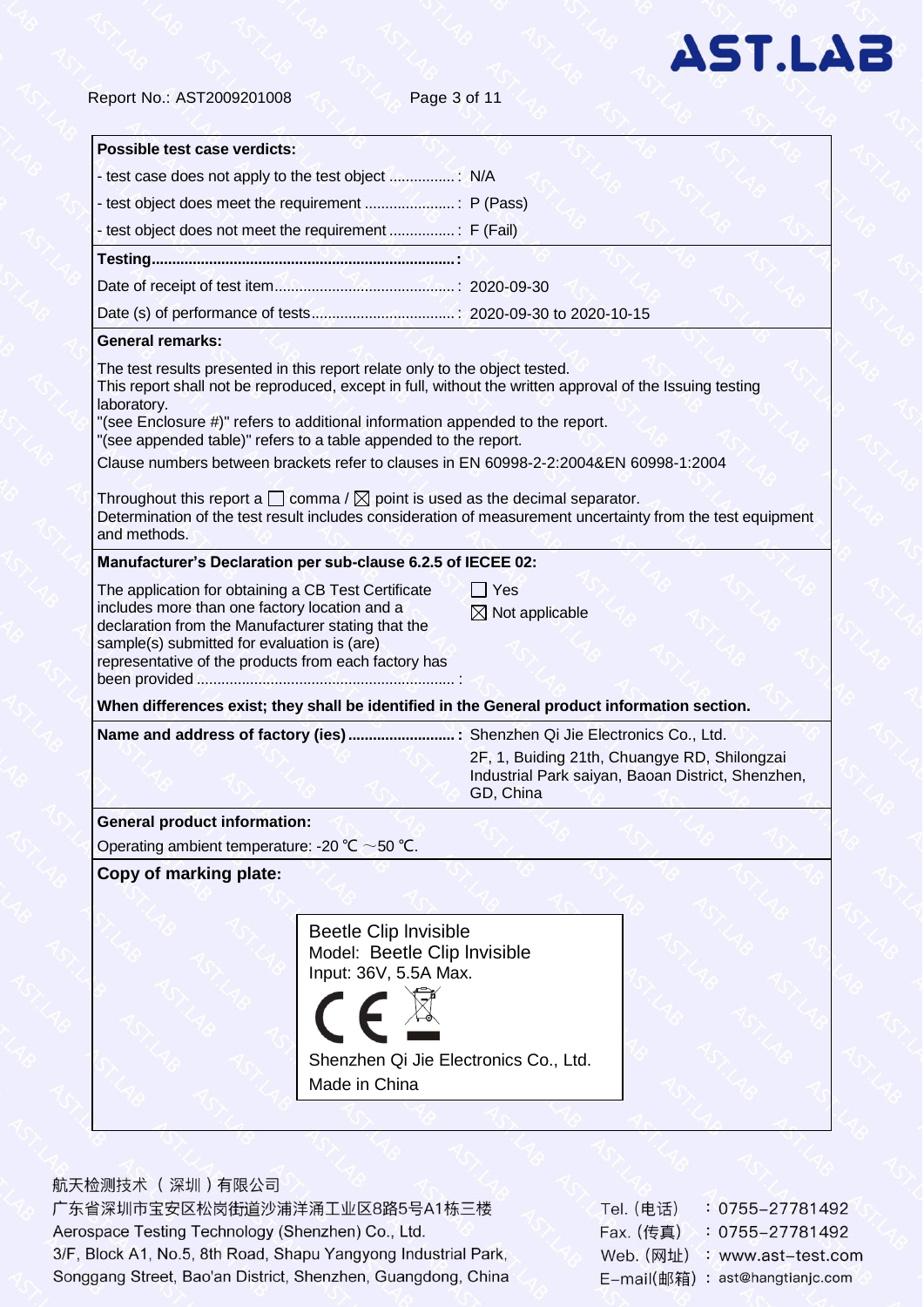| <b>MARKING</b>                                                                                                                                                                                                                                        |                                          | P   |  |
|-------------------------------------------------------------------------------------------------------------------------------------------------------------------------------------------------------------------------------------------------------|------------------------------------------|-----|--|
| On main part                                                                                                                                                                                                                                          |                                          | P   |  |
| a) rated connecting capacity ( $mm2$ )                                                                                                                                                                                                                | $0.5$ mm $2$                             | P   |  |
| b) rated insulation voltage(V)                                                                                                                                                                                                                        | 36V                                      | P   |  |
| c)T marking(°C)(if>40°C or <-5°C)                                                                                                                                                                                                                     | 50°C                                     | P   |  |
| d)Type reference                                                                                                                                                                                                                                      | See page 1.                              | P   |  |
| e)Manufacturer's or responsible verdor's name,<br>trademark or identification mark                                                                                                                                                                    | Shenzhen Qi Jie Electronics<br>Co., Ltd. | P   |  |
| $f$ ) IP if $>20$                                                                                                                                                                                                                                     | IPX <sub>0</sub>                         | N/A |  |
| Type of acceptable conductor "r" or "f"                                                                                                                                                                                                               |                                          | N/A |  |
| Small devices: only d) and e) indicated on device                                                                                                                                                                                                     |                                          | N/A |  |
| All marks visible on smallest package unit                                                                                                                                                                                                            |                                          | N/A |  |
| Multiway terminal devices: at least two adjacent                                                                                                                                                                                                      |                                          | N/A |  |
| Marking: durable and easily legible; 15s water;<br>15s hexane                                                                                                                                                                                         |                                          | P   |  |
| Non-universal terminal classified according to<br>7.101.2 shall be marked as follows:                                                                                                                                                                 |                                          |     |  |
| -with the letter(s) "s" or "sol" for terminals declared<br>for solid conductors;                                                                                                                                                                      |                                          |     |  |
| -with the letter "r" for terminals declared for rigid<br>conducors:                                                                                                                                                                                   |                                          | N/A |  |
| -with the letter "f" for terminals declared for flexible<br>conductors.                                                                                                                                                                               |                                          |     |  |
| This marking shall appear where it is practical on<br>the end product or on the smallest package unit or<br>in technical information and/or catalogues.                                                                                               |                                          |     |  |
| An appropriate marking indicating the length of<br>insulation to be removed before insertion of the<br>conductor into the terminal shall be shown on the<br>product or on the smallest package unit or in<br>technical information and/or catalogues. | Not need remove insulation               | N/A |  |
|                                                                                                                                                                                                                                                       |                                          |     |  |

| <b>PROTECTION AGAINST ELECTRIC SHOCK</b> | --  |
|------------------------------------------|-----|
| Live parts not accessible                | N/A |

| 10     | CONNECTION OF CONDUCTORS                                               |  |
|--------|------------------------------------------------------------------------|--|
| 10.1   | Connecting devices allow correct connection of<br>conductors           |  |
| 10.101 | Connection or disconnection: use a general tool or<br>simple insertion |  |
|        | Disconnection operation other than a pull                              |  |

#### 航天检测技术 (深圳)有限公司

广东省深圳市宝安区松岗街道沙浦洋涌工业区8路5号A1栋三楼 Aerospace Testing Technology (Shenzhen) Co., Ltd. 3/F, Block A1, No.5, 8th Road, Shapu Yangyong Industrial Park, Songgang Street, Bao'an District, Shenzhen, Guangdong, China

| Tel. (电话)  | $: 0755 - 27781492$  |
|------------|----------------------|
| Fax. (传真)  | 0755-27781492        |
| Web. (网址)  | : www.ast-test.com   |
| E-mail(邮箱) | : ast@hangtianjc.com |

**AST.LAB**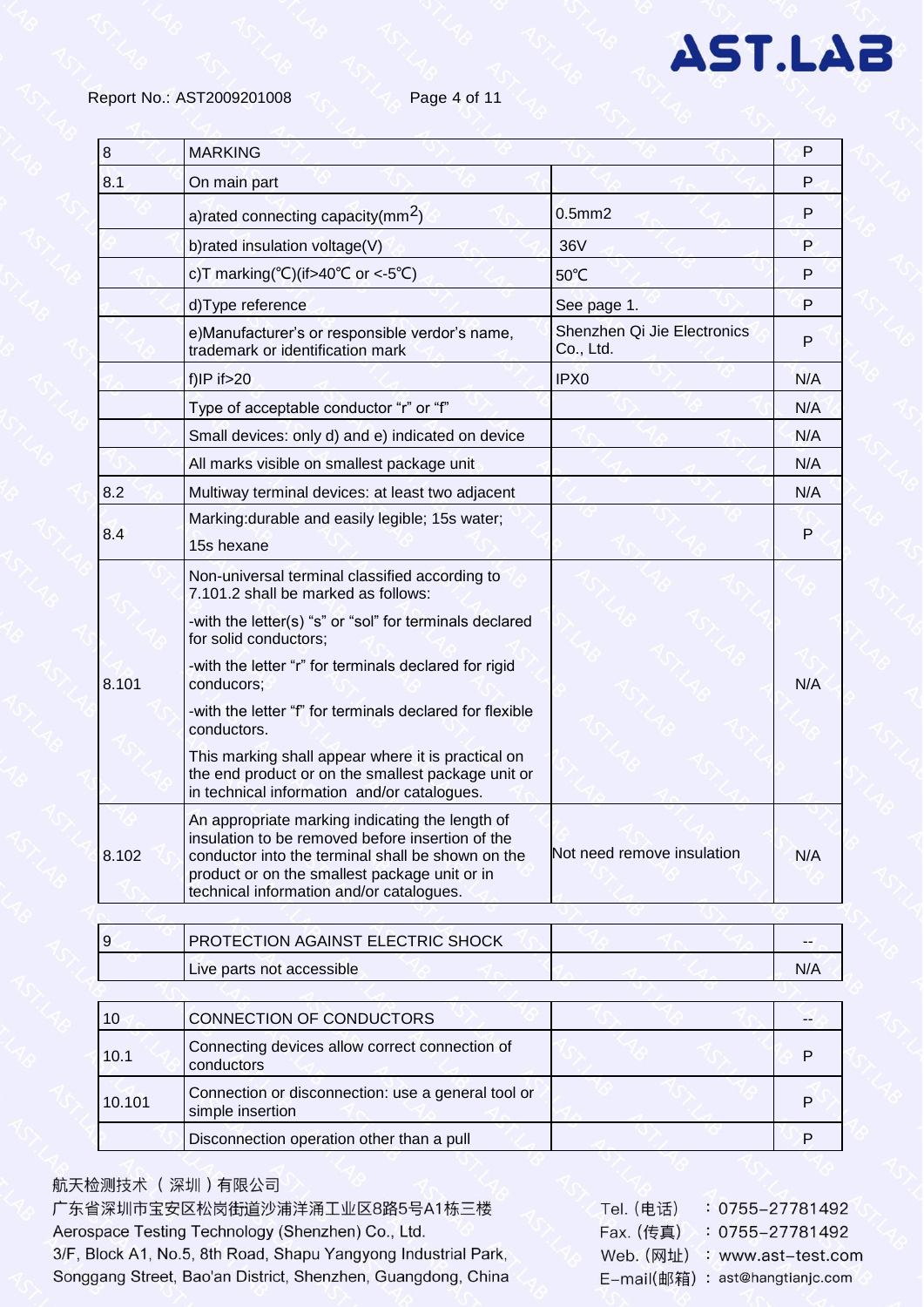| 10.102   | Terminals accept two or more conductors of same<br>or different nominal cross-sectional areas;see table<br>101(as specified by manufacturer): |            |   |
|----------|-----------------------------------------------------------------------------------------------------------------------------------------------|------------|---|
|          | Rated connecting capacity(mm2)                                                                                                                |            | P |
|          | Suitable for connecting cross-sectional areas(mm2)                                                                                            | 0.5        | P |
| 10.103   | Terminals accept rigid and flexible conductors<br>(table101), unless otherwise specifiled (see 8.1)                                           |            | P |
|          | Smallest diameter (mm); largest diameter(mm)                                                                                                  |            | P |
|          | During the test: terminals show no damage                                                                                                     |            | P |
| 10.104   | Terminals clamp the conductor without undue<br>damage:                                                                                        |            | P |
| 10.104.1 | Connection/disconnection 5 times: smallest<br>diameter(mm)                                                                                    |            | P |
|          | Connection/disconnection 5 times:largest<br>diameter(mm)                                                                                      |            | P |
|          | After the test, terminal not damaged                                                                                                          |            | P |
| 10.104.2 | Rated cross-sectional areas(mm <sup>2</sup> )                                                                                                 |            | P |
|          | <b>Type</b>                                                                                                                                   |            | P |
|          | After the test, no wire of condutors escaped outside<br>the terminal                                                                          |            | P |
| 10.105   | Smallest cross-sectional area (mm <sup>2</sup> ); height<br>$H(mm)$ ; mass( $kg$ )                                                            |            | P |
|          | largest cross-sectional area (mm <sup>2</sup> );<br>height H(mm); mass(kg)                                                                    |            | P |
|          | During the test: the condutor does not slip out,<br>No break near clamping unit and no damage                                                 |            | P |
| 10.106   | Pull test                                                                                                                                     |            | P |
|          | -min.cross-sectional area (mm <sup>2</sup> );pull(N)                                                                                          | <b>20N</b> | P |
|          | -max. Cross-sectional area (mm <sup>2</sup> );pull(N)                                                                                         | <b>20N</b> | P |
|          | During the test the conductor does come out                                                                                                   |            | P |
|          |                                                                                                                                               |            |   |

Page 5 of 11

| 11     | <b>CONSTRUCTION</b>                                                                               |     |
|--------|---------------------------------------------------------------------------------------------------|-----|
| 11.101 | Contact pressure not transmitted via insulating<br>material, unless there is suffcient resiliency |     |
| 11.102 | Insertion and disconnection, in accordance with<br>manufacturer's instructions                    | N/A |
|        | Openings clearly distinguishable                                                                  | N/A |
| 11.103 | Terminals so constructed that:                                                                    | P   |
|        | -each conductor is clamped individually                                                           |     |

#### 航天检测技术 (深圳)有限公司

Report No.: AST2009201008

广东省深圳市宝安区松岗街道沙浦洋涌工业区8路5号A1栋三楼 Aerospace Testing Technology (Shenzhen) Co., Ltd. 3/F, Block A1, No.5, 8th Road, Shapu Yangyong Industrial Park, Songgang Street, Bao'an District, Shenzhen, Guangdong, China

| Tel. (电话)  | : 0755-27781492      |
|------------|----------------------|
| Fax. (传真)  | 0755-27781492        |
| Web. (网址)  | : www.ast-test.com   |
| E-mail(邮箱) | : ast@hangtianjc.com |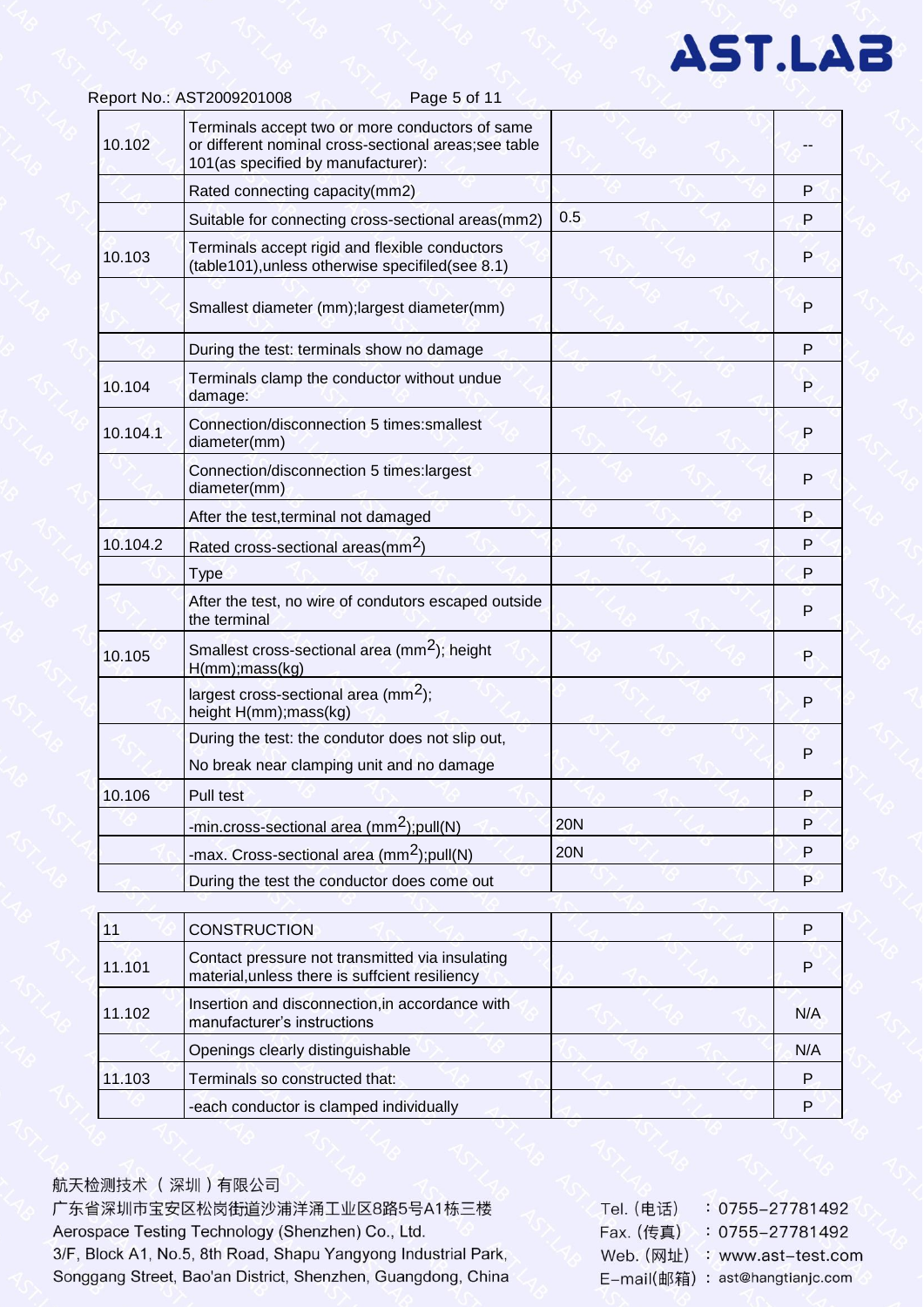|        | -condutors can be connected or disconnected at<br>same time or separately                                                     | P   |
|--------|-------------------------------------------------------------------------------------------------------------------------------|-----|
|        | Possible to clamp maximum number of conductors                                                                                | P   |
| 11.104 | Inadequate insertion of conductor avoided                                                                                     | P   |
| 11.2   | Clamping units clamp conductors reliably and<br>between metal surfaces                                                        | P   |
| 11.3   | Connecting devices:insulation of conductors not in<br>contact with live parts of different polarity                           | P   |
| 11.4   | Insulating lining: adequate mechanical strength and<br>secured in a reliable manner                                           | N/A |
| 11.5   | Current-carrying parts:adequate mechanical<br>strength, electrical conductivity and resistance to<br>corrosion; type of metal | P   |
|        | Current-carrying parts not made with electroplated<br>coating if subjected to mechanical wear                                 | P   |
| 11.6   | Terminals: possible to connect number of<br>conductors as specified by the manufacturer                                       | P   |
|        | -Number of conductors                                                                                                         | P   |
|        | -rigid, cross-sectional area(mm <sup>2</sup> )                                                                                | P   |
|        | -flexible, cross-sectional area( $mm2$ )                                                                                      | P   |
| 11.7   | Fixing means of bases do not serve any other<br>purpose                                                                       | N/A |

Page 6 of 11

| 12   | <b>RESISTANCE TO AGEING, TO HUMIDITY</b><br>CONDITIONS, TO INGRESS OF SOLID OBJECTS<br>AND TO HARMFUL INGRESS OF WATER                   |                  |     |
|------|------------------------------------------------------------------------------------------------------------------------------------------|------------------|-----|
| 12.1 | Connecting devices resistant to ageing; after the<br>test(168h);no cracks visible,not sticky or greasy,no<br>damage;test temperature(°C) | $70^{\circ}$ C   |     |
| 12.2 | After humidity test (91-95%): no damage; test<br>duration(168h for connecting devices>IPX2,48h for<br>all other)                         | 95%RH,30°C       |     |
| 12.3 | IP test (IEC 60529)                                                                                                                      |                  | N/A |
|      | After the test, electric strength test as 13.4 and by<br>inspection                                                                      | IPX <sub>0</sub> | N/A |
|      | No appreciable entry of water                                                                                                            | IPX <sub>0</sub> | N/A |

| 13   | INSULATION RESISTANCE AND ELECTRIC<br><b>STRENGTH</b>                                                                               |                                                               |  |
|------|-------------------------------------------------------------------------------------------------------------------------------------|---------------------------------------------------------------|--|
| 13.3 | Cimping unit connected with: smallest cross-<br>sectional area(mm <sup>2</sup> ); largest cross-sectional<br>area(mm <sup>2</sup> ) | Smallest:0.5mm <sup>2</sup><br>Largest: $0.5$ mm <sup>2</sup> |  |
|      | Insulation resistance (500Vd.c.for 1 min)                                                                                           |                                                               |  |
|      | 1) between all clamping units connected together<br>and the body>5M $\Omega$                                                        | $>5M\Omega$                                                   |  |

航天检测技术 (深圳)有限公司 广东省深圳市宝安区松岗街道沙浦洋涌工业区8路5号A1栋三楼 Aerospace Testing Technology (Shenzhen) Co., Ltd. 3/F, Block A1, No.5, 8th Road, Shapu Yangyong Industrial Park, Songgang Street, Bao'an District, Shenzhen, Guangdong, China

Report No.: AST2009201008

Tel. (电话)  $: 0755 - 27781492$ Fax. (传真)  $: 0755 - 27781492$ Web. (网址) : www.ast-test.com E-mail(邮箱): ast@hangtianjc.com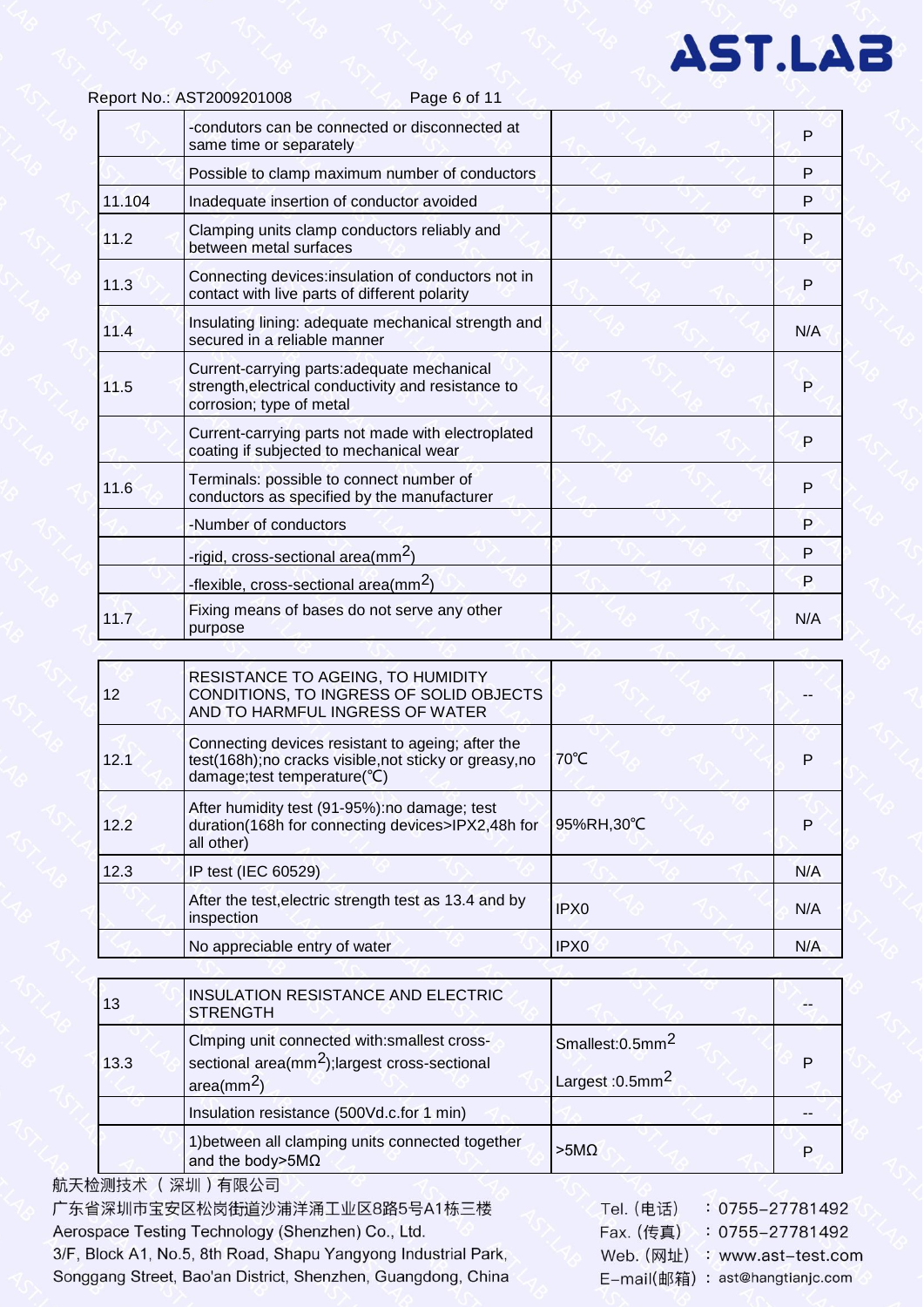|      | Report No.: AST2009201008<br>Page 7 of 11                                                    |                 |     |
|------|----------------------------------------------------------------------------------------------|-----------------|-----|
|      | 2) between all clamping units and all others<br>connected to the body>5M $\Omega$            | $>5$ M $\Omega$ | P   |
|      | 3) between metal foil and the body $>5M\Omega$                                               |                 | N/A |
|      | 3a) if necessary, between live parts and metal covers<br>and enclosure > 5M $\Omega$         |                 | N/A |
|      | 3b) if necessary, between live parts and surface on<br>which the base is mounted $>5M\Omega$ |                 | N/A |
| 13.4 | Electric strength(a.c.for 1 min):no flash over or<br>breakdown                               |                 |     |
|      | 1) test voltage $(V)$                                                                        | 1250            | P   |
|      | $2$ ) test voltage $(V)$                                                                     | 1250            | P   |
|      | 3) test voltage(V)                                                                           |                 | N/A |
|      | 3a)test voltage(V)                                                                           |                 | N/A |
|      | 3b)test voltage(V)                                                                           |                 | N/A |

| 14     | <b>MECHANICAL STRENGTH</b>                                                                                                                                                                                              |     |
|--------|-------------------------------------------------------------------------------------------------------------------------------------------------------------------------------------------------------------------------|-----|
| 14.101 | The test conductor, properly inserted into a clamping<br>unit of the connection devices shall be allowed to<br>be bent(deflected) in all 12 directions each of them<br>differing from the adjacent directions by 30°±5° | N/A |
|        | Deflection test(principle of test apparaus shown in<br>figure 103a)                                                                                                                                                     | N/A |
|        | A 10 <sup>th</sup> of the test current (A)                                                                                                                                                                              | N/A |
|        | Smallest cross-sectional area(mm <sup>2</sup> )10.103                                                                                                                                                                   | N/A |
|        | Force(N)(table 104)                                                                                                                                                                                                     | N/A |
|        | Distance (mm)(table104)                                                                                                                                                                                                 | N/A |
|        | -screwless terminal number                                                                                                                                                                                              | N/A |
|        | -voltage drop measured (mV)(1 <sup>st</sup> deflection)                                                                                                                                                                 | N/A |
|        | -voltage drop measured (mV)(2 <sup>nd</sup> deflection)                                                                                                                                                                 | N/A |
|        | -voltage drop measured (mV)(3 <sup>rd</sup> deflection)                                                                                                                                                                 | N/A |
|        | -voltage drop measured (mV)(4 <sup>th</sup> deflection)                                                                                                                                                                 | N/A |
|        | -voltage drop measured (mV)(5 <sup>th</sup> deflection)                                                                                                                                                                 | N/A |
|        | -voltage drop measured (mV)(6 <sup>th</sup> deflection)                                                                                                                                                                 | N/A |
|        | -voltage drop measured $(mV)(7th$ deflection)                                                                                                                                                                           | N/A |
|        | -voltage drop measured $(mV)(8th$ deflection)                                                                                                                                                                           | N/A |
|        | -voltage drop measured (mV)(9 <sup>th</sup> deflection)                                                                                                                                                                 | N/A |
|        | -voltage drop measured (mV)(10 <sup>th</sup> deflection)                                                                                                                                                                | N/A |
|        | -voltage drop measured (mV)(11 <sup>th</sup> deflection)                                                                                                                                                                | N/A |

#### 航天检测技术 (深圳)有限公司

广东省深圳市宝安区松岗街道沙浦洋涌工业区8路5号A1栋三楼 Aerospace Testing Technology (Shenzhen) Co., Ltd. 3/F, Block A1, No.5, 8th Road, Shapu Yangyong Industrial Park, Songgang Street, Bao'an District, Shenzhen, Guangdong, China

-voltage drop measured (mV)(12<sup>th</sup> deflection)

Tel. (电话)  $: 0755 - 27781492$ Fax. (传真) : 0755-27781492 Web. (网址) : www.ast-test.com E-mail(邮箱): ast@hangtianjc.com

 $N/A$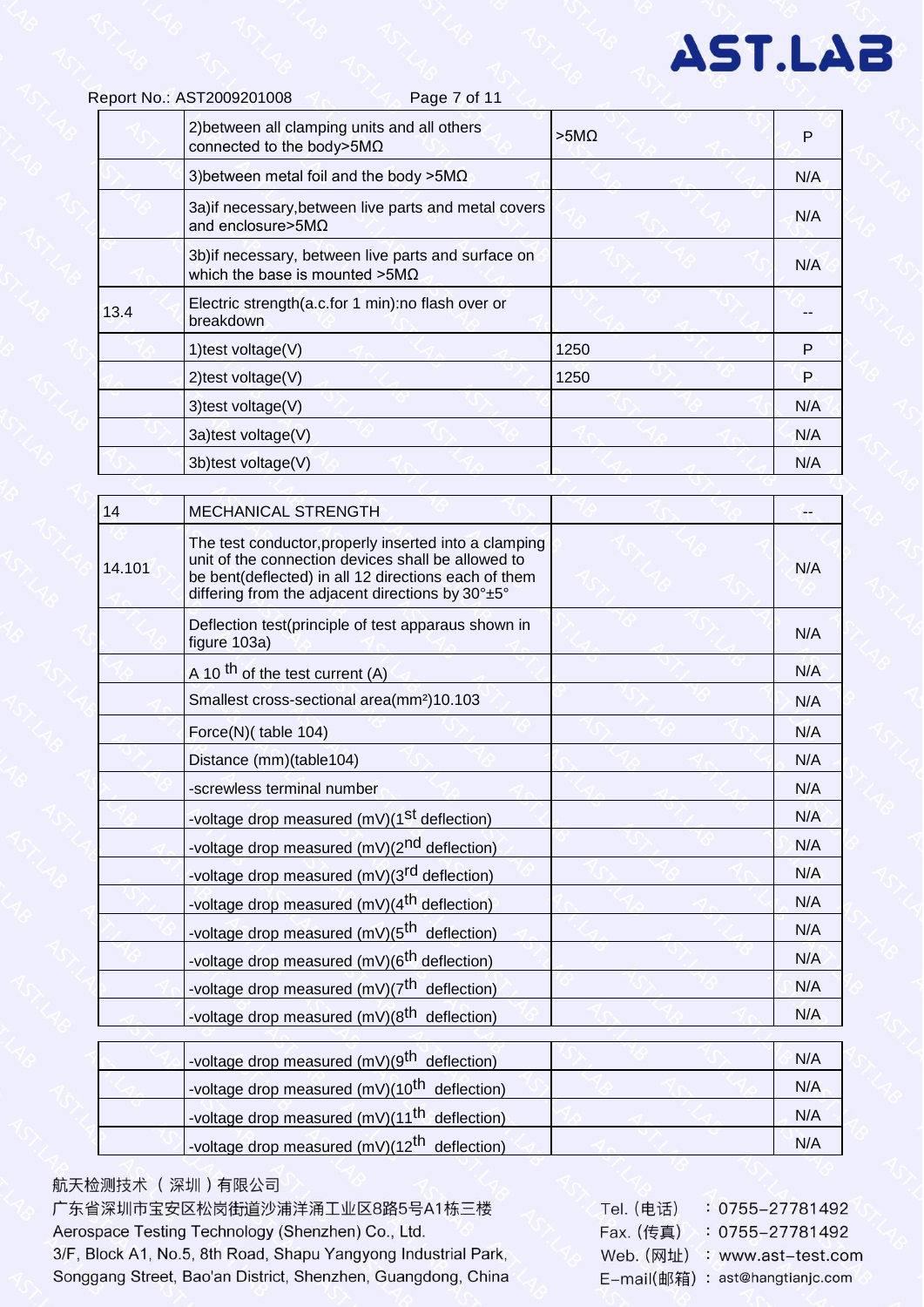|      | Report No.: AST2009201008<br>Page 8 of 11                               |           |     |
|------|-------------------------------------------------------------------------|-----------|-----|
|      | Requirement:≤2.5mV                                                      |           | N/A |
|      | A 10 <sup>th</sup><br>of the test current(A)                            |           | N/A |
|      | Largest cross-sectional area (mm <sup>2</sup> )10.103                   |           | N/A |
|      | Force(N)(table 104)                                                     |           | N/A |
|      | Distance (mm)(table104)                                                 |           | N/A |
|      | -Screwless terminal number                                              |           | N/A |
|      | -voltage drop measured (mV)(1 <sup>st</sup> deflection)                 |           | N/A |
|      | -voltage drop measured (mV)(2 <sup>nd</sup> deflection)                 |           | N/A |
|      | -voltage drop measured (mV)(3 <sup>rd</sup> deflection)                 |           | N/A |
|      | -voltage drop measured (mV)(4 <sup>th</sup> deflection)                 |           | N/A |
|      | -voltage drop measured (mV)(5 <sup>th</sup> deflection)                 |           | N/A |
|      | -voltage drop measured (mV)(6 <sup>th</sup> deflection)                 |           | N/A |
|      | -voltage drop measured (mV)(7 <sup>th</sup> deflection)                 |           | N/A |
|      | -voltage drop measured (mV)(8 <sup>th</sup> deflection)                 |           | N/A |
|      | -voltage drop measured (mV)(9 <sup>th</sup> deflection)                 |           | N/A |
|      | -voltage drop measured (mV)(10 <sup>th</sup> deflection)                |           | N/A |
|      | -voltage drop measured (mV)(11 <sup>th</sup> deflection)                |           | N/A |
|      | -voltage drop measured $(mV)(12^{th}$ deflection)                       |           | N/A |
|      | Requirement:≤2.5mV                                                      |           | N/A |
| 14.2 | Tumbling barrel (for<50g);50 falls; after the test no<br>damage         | No damage | P   |
| 14.3 | Impact test (for >50g):10 blows:                                        |           | N/A |
|      | -height of hall: 7.5cm                                                  |           | N/A |
|      | -height of hall: 10cm                                                   |           | N/A |
|      | -height of hall: 20cm                                                   |           | N/A |
|      | -height of hall: 25cm                                                   |           | N/A |
|      | After the test, no damage and live parts shall not<br>become accessible |           | P   |

| 15 | Temperature rise                               |       |     |
|----|------------------------------------------------|-------|-----|
|    | terminal                                       |       | P   |
|    | T marking $(°C)$                               |       | N/A |
|    | Largest cross-sectional area(mm <sup>2</sup> ) | 0.5   | P   |
|    | Conductors                                     |       | P   |
|    | Rated connecting capacity(mm <sup>2</sup> )    | 0.5   | P   |
|    | Rated current(A)                               | 5.5A  | P   |
|    | Temperature rise does not exceed 45K (1)       | 18.2k | P   |
|    | Temperature rise does not exceed 45K(2)        |       | N/A |

航天检测技术 (深圳)有限公司 广东省深圳市宝安区松岗街道沙浦洋涌工业区8路5号A1栋三楼 Aerospace Testing Technology (Shenzhen) Co., Ltd. 3/F, Block A1, No.5, 8th Road, Shapu Yangyong Industrial Park, Songgang Street, Bao'an District, Shenzhen, Guangdong, China

**Tel.** (电话)  $: 0755 - 27781492$  $: 0755 - 27781492$ Fax. (传真) Web. (网址) : www.ast-test.com E-mail(邮箱): ast@hangtianjc.com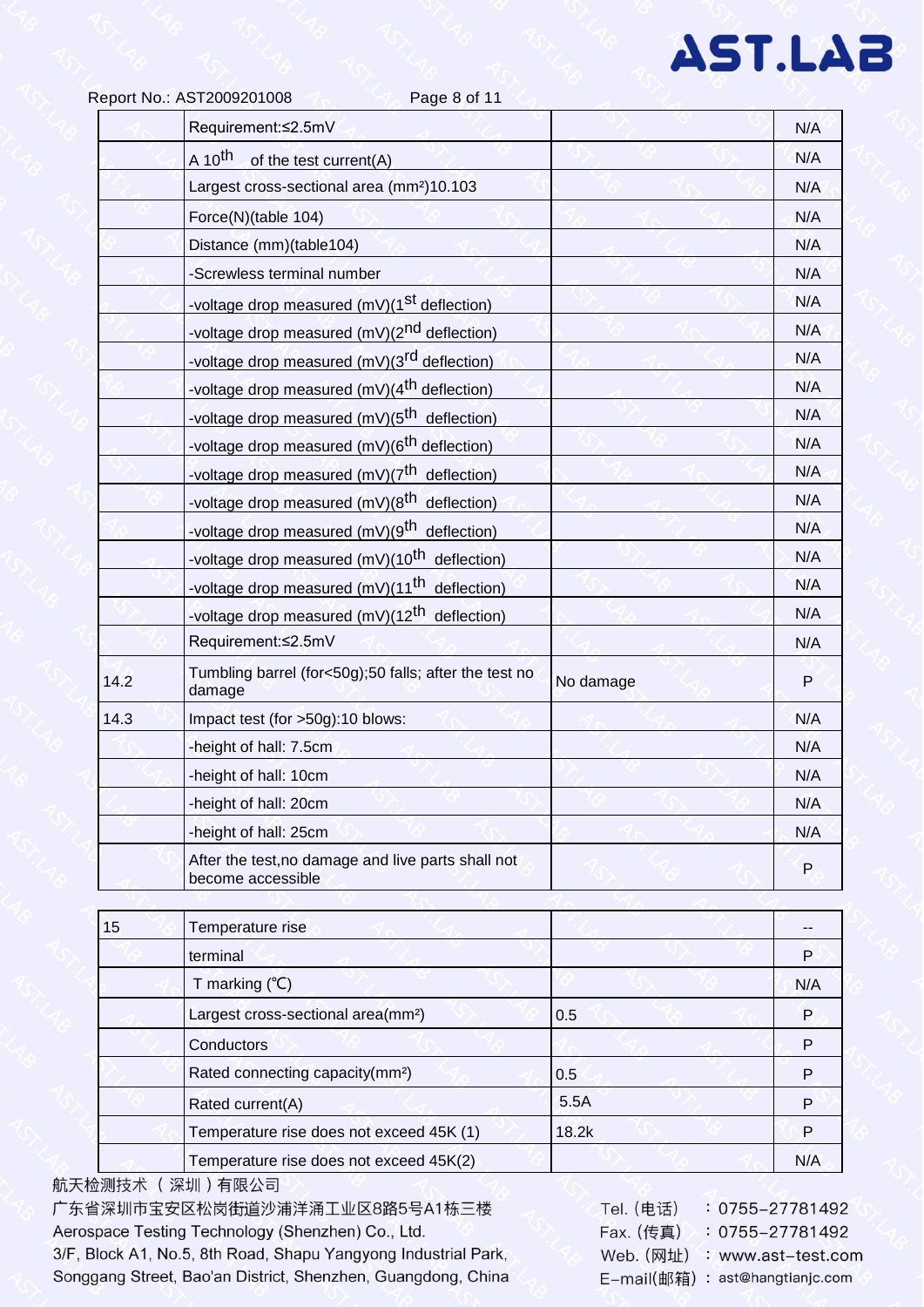|        | Temperature rise does not exceed 45K(3)                        |          | N/A |
|--------|----------------------------------------------------------------|----------|-----|
| 15.101 | Universal, rigid conductors 6 samples                          |          | P   |
|        | Universal flexible conductors 6 samples                        |          | P   |
|        | Non-universal, rigid solid conductors 6 samples                |          | N/A |
|        | Non-universal, rigid stranded conductors 6 samples             |          | N/A |
|        | Non-universal, flexible conductors 6 samples                   |          | N/A |
|        | Temperature(°C)                                                |          | N/A |
|        | Smallest cross-sectional area(mm <sup>2</sup> )                | 0.5      | P   |
|        | Current (A)                                                    | 6        | P   |
|        | Voltage drop after 192 cycles                                  |          |     |
|        | -requirement:22.5 mV or 1.5 times 24 <sup>th</sup> cycle value | 0.60mV   | P   |
|        |                                                                | 1:0.64mV |     |
|        | -solid conductions                                             | 2:0.62mV | P   |
|        |                                                                | 3:0.61mV |     |
|        | -stranded conductors                                           |          |     |
|        |                                                                | $1: -mV$ |     |
|        | -flexible conductors                                           | $2:-mV$  |     |
|        |                                                                | $3:-mV$  |     |
|        | Largest cross-sectional area(mm <sup>2</sup> )                 | 0.5      | P   |
|        | Current(A)                                                     | 6        | P   |
|        | Voltage drop after 192 cycles                                  |          |     |
|        | -requirement:22.5 mV or 1.5 times 24 <sup>th</sup> cycle value | 0.62mV   | P   |
|        |                                                                | 1:0.64mV |     |
|        | -solid conductions                                             | 2:0.62mV | P   |
|        |                                                                | 3:0.61mV |     |
|        | -stranded conductors                                           |          |     |
|        |                                                                | $1:-mV$  |     |
|        | -flexible conductors                                           | $2:-mV$  |     |
|        |                                                                | $3:-mV$  |     |

| 16   | <b>RESISTANCE TO HEAT</b>                                                                                             |                   |   |
|------|-----------------------------------------------------------------------------------------------------------------------|-------------------|---|
| 16.2 | Heating cabinet: no damage, after the test marking<br>still legible; test temperature(°C)                             | $85^{\circ}$ C    |   |
| 16.3 | Ball-pressure test (125°C) for parts necessary to<br>retain current-carrying parts in position                        | Plastic enclosure |   |
|      | Ball-pressure test for parts not necessary to retain<br>current-carrying parts in position ; test temperature<br>(°C) | $125^{\circ}$ C   | Р |
|      | Diameter of impression not exceeding 2mm                                                                              | 1.3mm             |   |

航天检测技术 (深圳)有限公司 广东省深圳市宝安区松岗街道沙浦洋涌工业区8路5号A1栋三楼 Aerospace Testing Technology (Shenzhen) Co., Ltd. 3/F, Block A1, No.5, 8th Road, Shapu Yangyong Industrial Park, Songgang Street, Bao'an District, Shenzhen, Guangdong, China

Tel. (电话)  $: 0755 - 27781492$  $: 0755 - 27781492$ Fax. (传真) Web. (网址) : www.ast-test.com E-mail(邮箱): ast@hangtianjc.com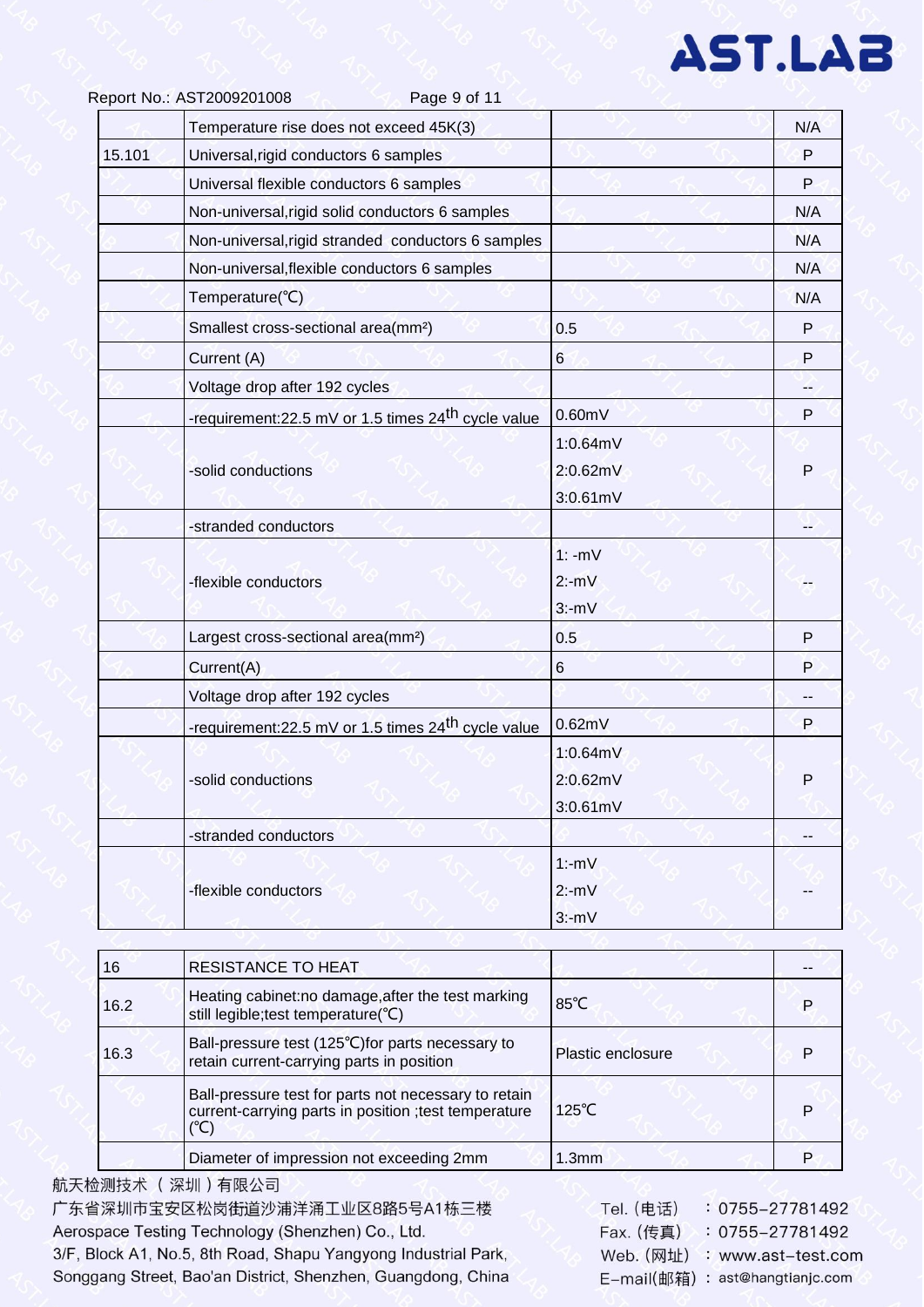Page 10 of 11

| 17 | CREEPAGE DISTANCES, CLEARANCES AND<br>DISTANCES THROUGH SEALING COMPOUND                                    |     |
|----|-------------------------------------------------------------------------------------------------------------|-----|
|    | Creepage distances(mm) and clearances(mm)<br>between live parts of different polarity                       | N/A |
|    | Idem, requirement (mm)                                                                                      | N/A |
|    | Creepage distances(mm) and clearances(mm)<br>between live parts and metal covers enclousures                | N/A |
|    | Idem, requirement(mm)                                                                                       | N/A |
|    | Creepage distances(mm) and clearances(mm)<br>between live parts and surface on which the base is<br>mounted | N/A |
|    | Idem, requirement(mm)                                                                                       | N/A |
|    |                                                                                                             |     |
| 18 | RESISTANCE OF INSULATING MATERIAL TO<br>ABNORMAL HEAT AND FIRE                                              |     |
|    | Glow-wire test (850°C) for parts necessary to retain<br>current-carrying parts in position                  | P   |
|    | Glow-wire test (650°C) for parts necessary to retain<br>current-carrying parts in position                  | P   |
|    | No visible flames and no sustained glowing, or if<br>flame and glowing, extinguish within 30s               | P   |
|    | No ignition of the tissue paper or scorching of the<br>board                                                | P   |
|    |                                                                                                             |     |
|    | DESISTANCE OF INSHI ATING MATERIAL TO                                                                       |     |

| 19 | RESISTANCE OF INSULATING MATERIAL TO<br><b>TRACKIN</b> | $- -$ |
|----|--------------------------------------------------------|-------|
|    | 50 drops, 175V, solution A(IEC112): no flash over      |       |

航天检测技术 (深圳)有限公司

广东省深圳市宝安区松岗街道沙浦洋涌工业区8路5号A1栋三楼 Aerospace Testing Technology (Shenzhen) Co., Ltd. 3/F, Block A1, No.5, 8th Road, Shapu Yangyong Industrial Park, Songgang Street, Bao'an District, Shenzhen, Guangdong, China Tel. (电话)  $: 0755 - 27781492$ Fax. (传真) : 0755-27781492 Web. (网址) : www.ast-test.com E-mail(邮箱): ast@hangtianjc.com